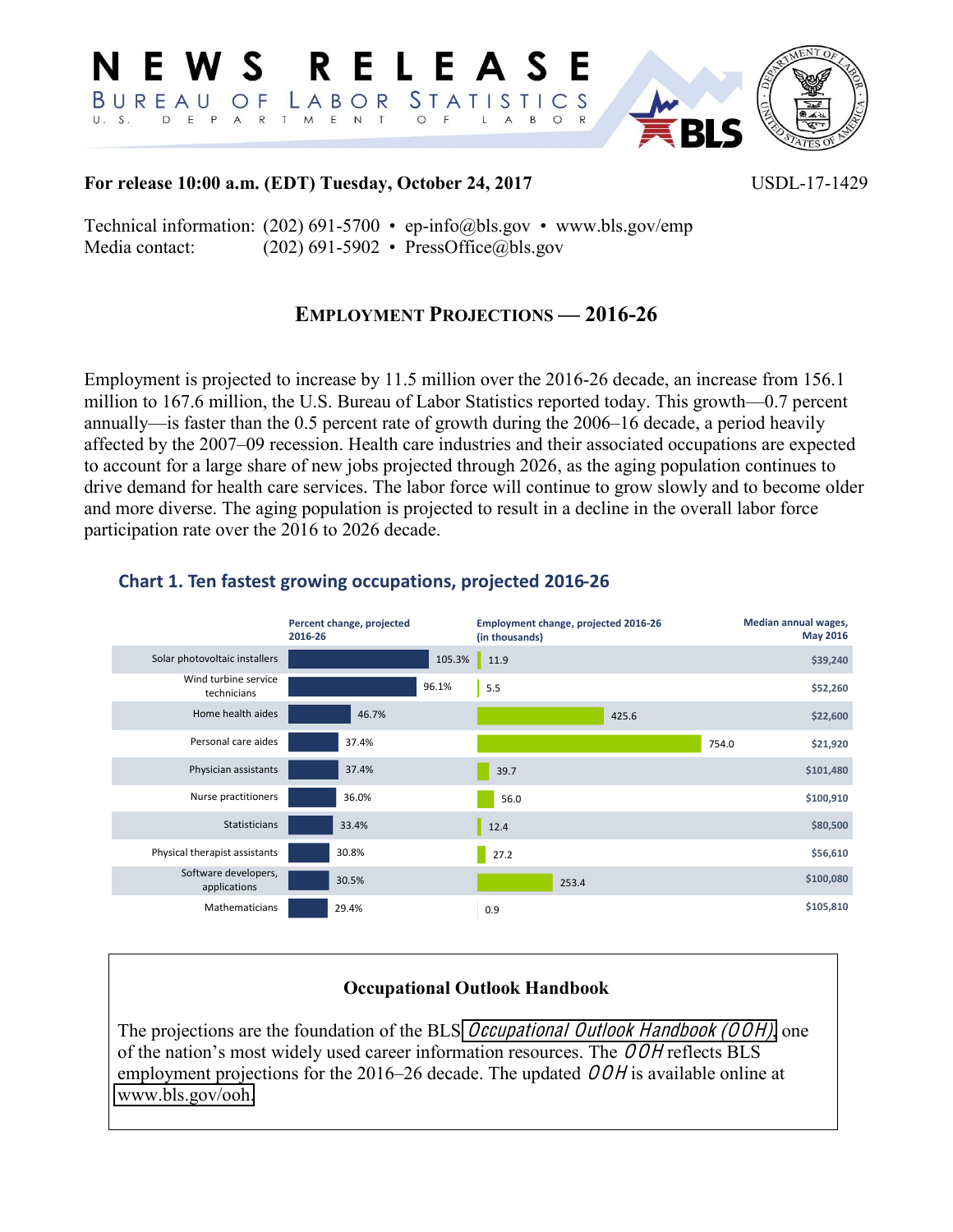Highlights of the BLS projections for the labor force, macroeconomy, industry employment, and occupational employment are included below.



# Chart 2. Labor force share, by age group, 1996, 2006, 2016, and projected 2026

### **Labor Force and Macroeconomy**

- The civilian labor force is projected to reach 169.7 million in 2026, growing at an annual rate of 0.6 percent. This growth is slightly faster than the annual rate of growth (0.5 percent) witnessed during the 2006–16 decade, but slower than the annual growth experienced during several decades prior. See www.bls.gov/emp/ep\_table\_301.htm.
- Slow labor force growth is a result, in part, of decelerating growth of the civilian noninstitutional  $\bullet$ population, which is projected to grow at an annual rate of 0.9 percent from 2016 to 2026. This growth is slower than the rates witnessed during previous decades, 1.0 percent from 2006 to 2016, and 1.3 percent from 1996 to 2006.
- As the labor force continues to get older, the overall labor force participation rate is projected to decrease to 61.0 percent in 2026. This rate is down from 62.8 percent in 2016 and from the peak of 67.1 percent in 2000, prior to the 2007–09 recession. See www.bls.gov/emp/ep table 303.htm.
- As the baby-boom generation ages, the share of workers age 55 and older—a cohort with a low labor force participation rate—is projected to grow to 24.8 percent in 2026. This share is up from 22.4 percent in 2016 and 16.8 percent in 2006. See www.bls.gov/emp/ep table 301.htm.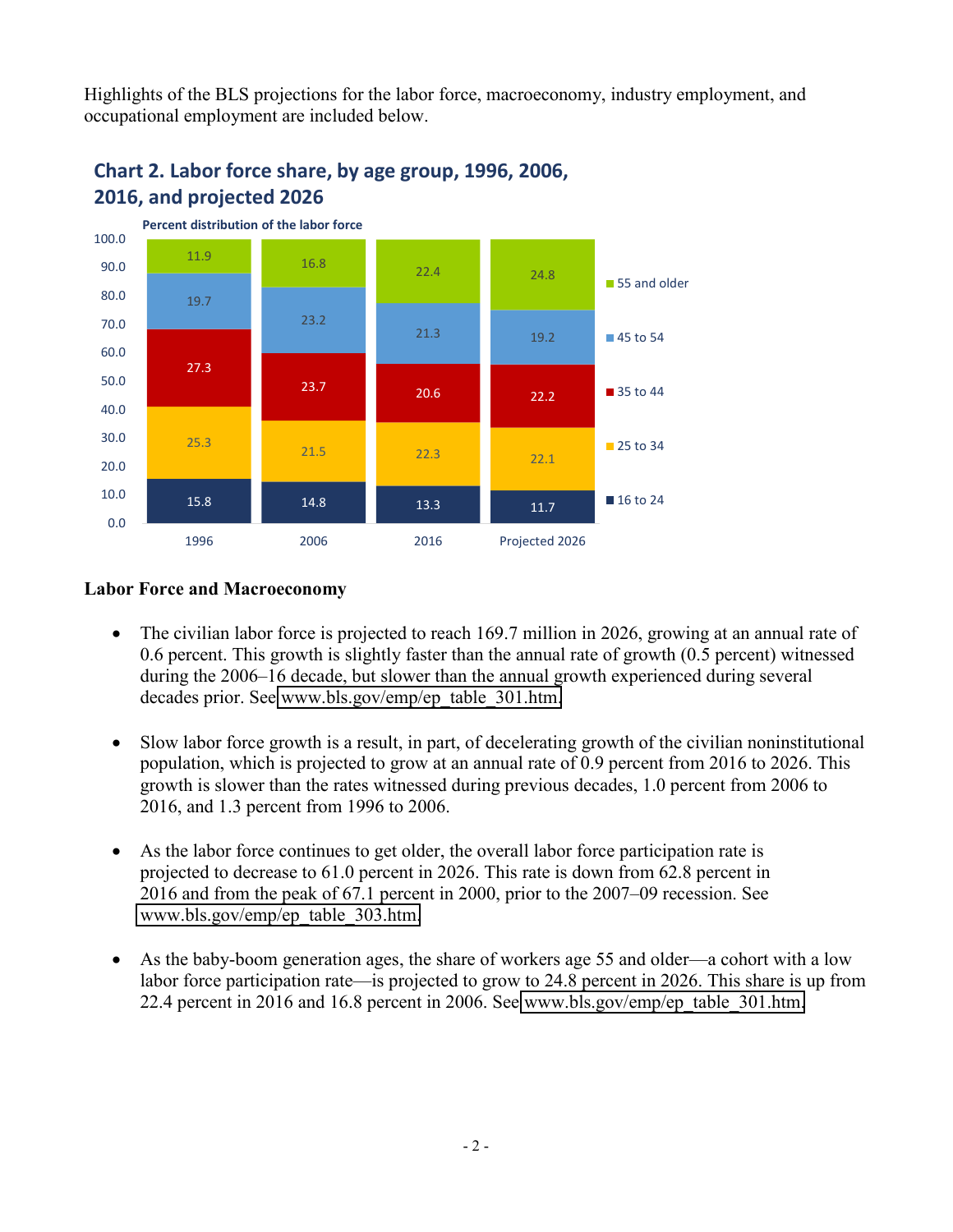

# **Chart 3. Annual growth rate of the population, labor force,** and employment, by decade, 1996 to projected 2026

- x The labor force will also continue to change in racial and ethnic composition. Two groups of workers—Asians and those of Hispanic origin—are expected to grow much faster than the average annual rate from 2016 to 2026: 2.5 percent and 2.7 percent, respectively. Workers of Hispanic origin are expected to make up about 1 out of 5 workers in 2026. See [www.bls.gov/emp/ep\\_table\\_301.htm.](http://www.bls.gov/emp/ep_table_301.htm)
- Real Gross Domestic Product (GDP) (2009 chained dollars) is projected to grow at an annual rate of 2.0 percent from 2016 to 2026. Projected GDP growth is faster than the annual rate of 1.4 percent from 2006 to 2016, but slower than the 3.3 percent annual growth achieved from 1996 to 2006. See [www.bls.gov/emp/ep\\_table\\_402.htm.](http://www.bls.gov/emp/ep_table_402.htm)
- Increased labor productivity will contribute to faster GDP growth. Labor productivity is projected to grow 1.6 percent annually from 2016 to 2026: faster than the 1.2 percent annual growth from 2006 to 2016, but slower than the 2.8 percent annual increase from 1996 to 2006. See [www.bls.gov/emp/ep\\_table\\_411.htm.](http://www.bls.gov/emp/ep_table_411.htm)

### **Industry Employment**

- Total employment is projected to grow by 11.5 million jobs over the 2016–26 decade, reaching 167.6 million jobs in 2026. See [www.bls.gov/emp/ep\\_table\\_201.htm.](http://www.bls.gov/emp/ep_table_201.htm)
- Industry employment is projected to grow at a rate of 0.7 percent per year from 2016 to 2026, faster than the 0.5 percent annual rate from 2006 to 2016 but much slower than rates seen during the decades leading up to the 2007–09 recession.
- About 9 out of 10 new jobs are projected to be added in the service-providing sector from 2016 to 2026, resulting in more than 10.5 million new jobs, or 0.8 percent annual growth. The goodsproducing sector is expected to increase by 219,000 jobs, growing at a rate of 0.1 percent per year over the projections decade.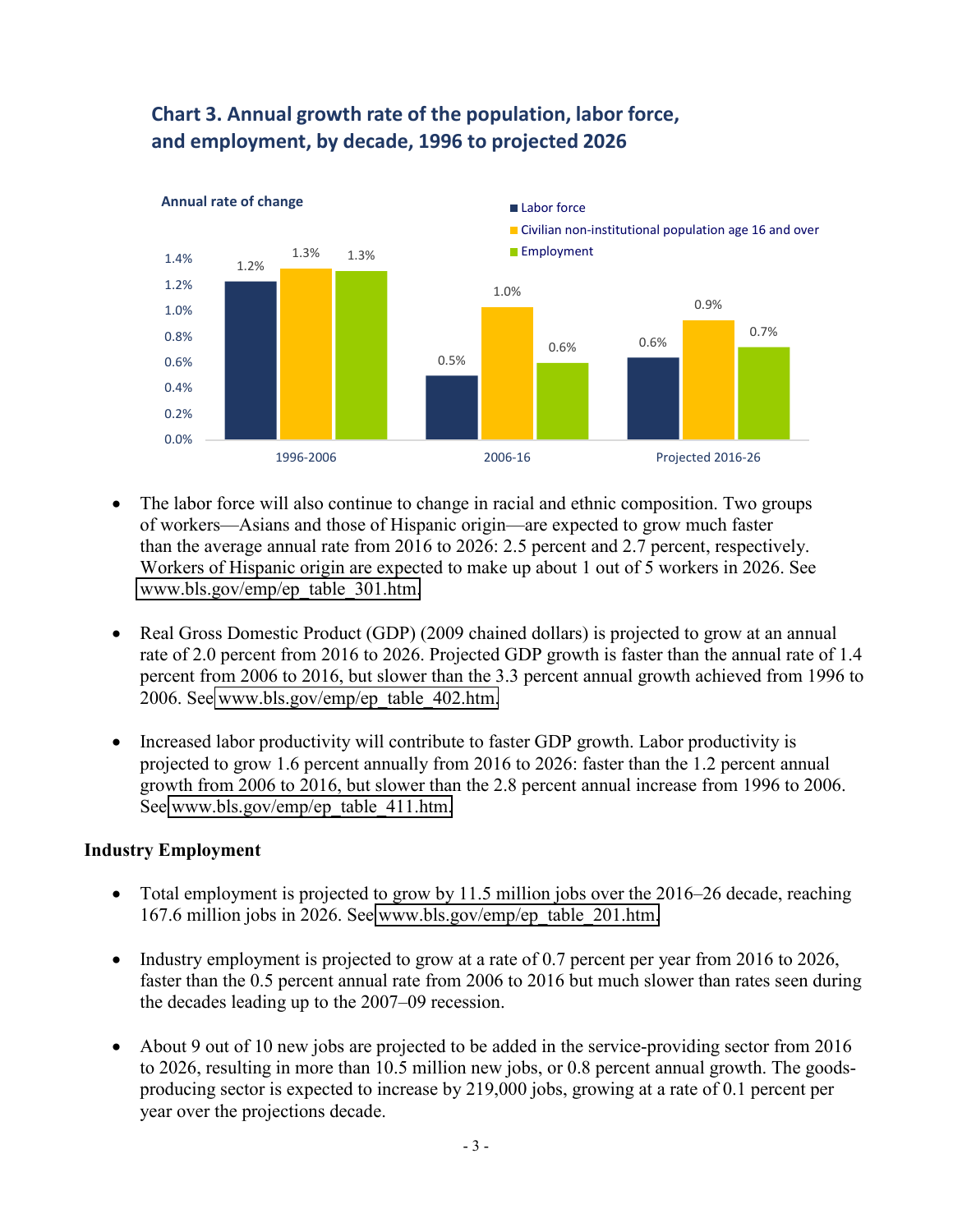# **Chart 4. Projected percent change** in industry employment, 2016-26



#### Annual rate of change for wage and salary employment, projected 2016-26

Employment in the health care and social assistance sector is projected to add nearly 4.0 million jobs by 2026, about one-third of all new jobs. The share of health care and social assistance employment is projected to increase from 12.2 percent in 2016 to 13.8 percent in 2026, becoming the largest major sector in 2026.

#### **Occupational Employment**

- Occupational employment is expected to increase by 7.4 percent between 2016 and 2026. All occupational groups are expected to add jobs over the projections decade except for the production occupations group, which is projected to decline by 4.1 percent. See www.bls.gov/emp/ep table 101.htm.
- Healthcare support occupations (23.2 percent) and healthcare practitioners and technical occupations (15.2 percent) are projected to be among the fastest growing occupational groups during the 2016–26 projections decade. These two occupational groups—which account for 14 of the 30 fastest growing occupations from 2016 to 2026—are projected to contribute about onefifth of all new jobs by 2026. Factors such as the aging baby-boom population, longer life expectancies, and growing rates of chronic conditions will drive continued demand for healthcare services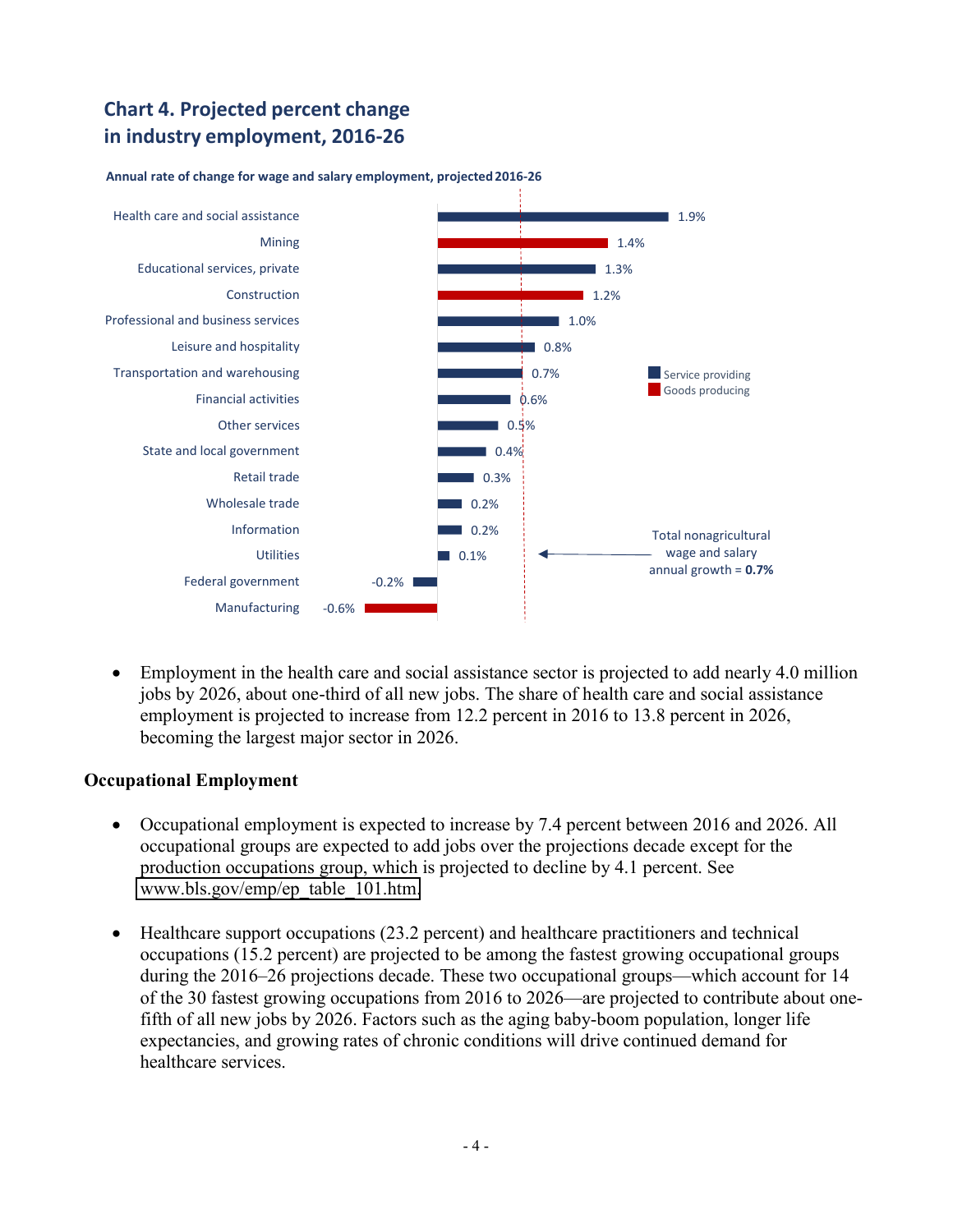# **Chart 5. Projected percent change, by select occupational groups,&2016=26**



- Several other occupational groups are projected to experience faster than average employment growth, including personal care and service occupations (18.2 percent), community and social service occupations (13.5 percent), and computer and mathematical occupations (13.5 percent).
- Of the 30 fastest growing detailed occupations, 19 typically require some level of postsecondary education for entry. See [www.bls.gov/emp/ep\\_table\\_103.htm.](http://www.bls.gov/emp/ep_table_103.htm)
- Employment in 654 detailed occupations is projected to grow, while employment in 163 detailed occupations is projected to decline. See [www.bls.gov/emp/ep\\_table\\_102.htm.](www.bls.gov/emp/ep_table_102.htm)

### **More Information**

- The *Occupational Outlook Handbook (OOH)* includes information about 575 detailed occupations in 325 occupational profiles, covering about 4 out of 5 jobs in the economy. Each profile features the 2016–26 projections, along with assessments of the job outlook, work activities, wages, education and training requirements, and more.
- Select profiles in the *OOH* now include career videos produced by U.S. Department of Labor's CareerOneStop. Links to videos appear on the Summary tab of profiles to the right of the Quick Facts box. In addition, the wage information in the *OOH* is now updated on an annual basis. The *OOH* reflects May 2016 wages from the Occupational Employment Statistics (OES) program, and will be updated with May 2017 wages in the spring of 2018. See <www.bls.gov/oes/>.
- The *OOH* is available online at [www.bls.gov/ooh.](www.bls.gov/ooh)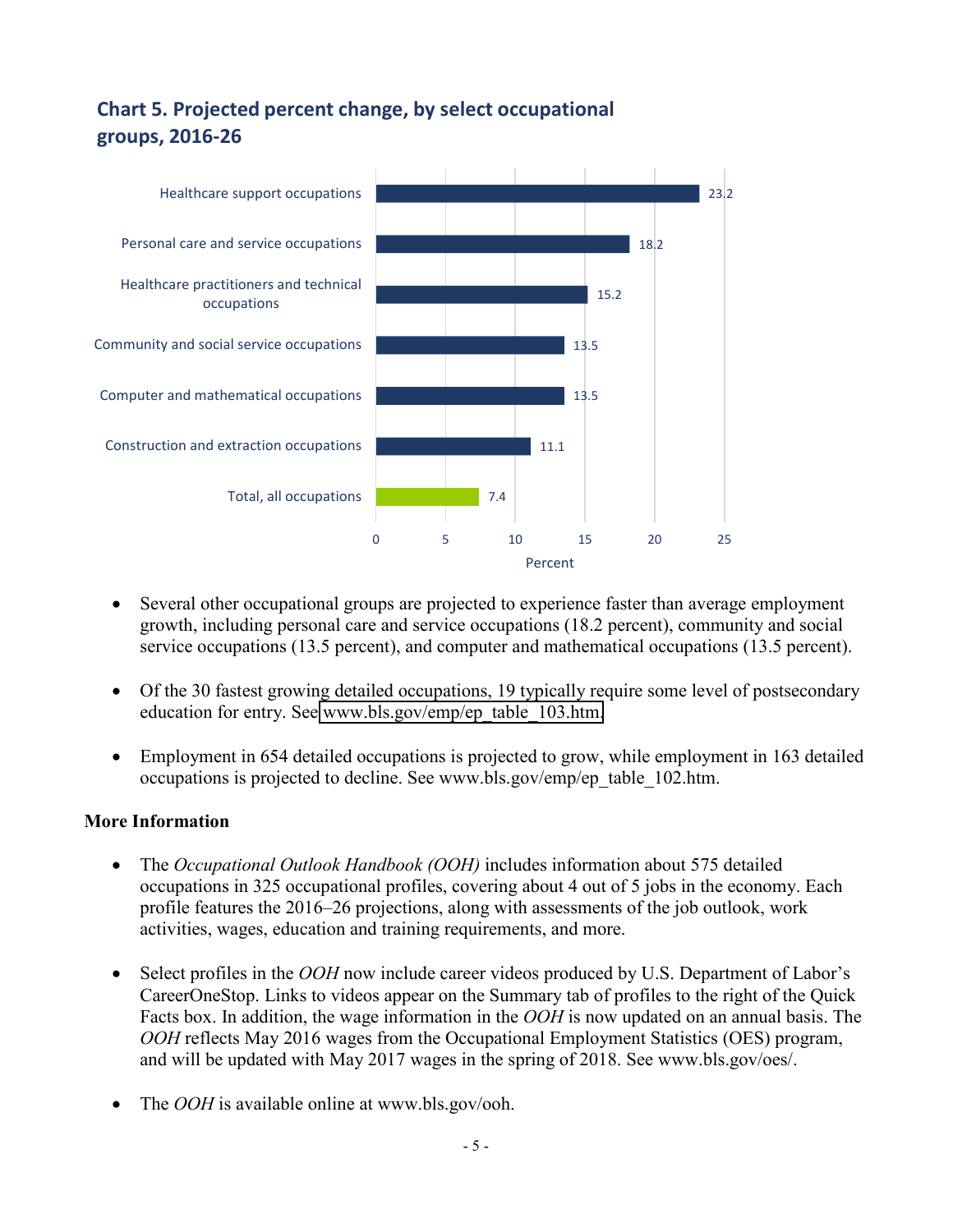- A graphic representation of projections highlights appears in the *Career Outlook* online, available at www.bls.gov/careeroutlook.
- Detailed information on the 2016–26 projections appears in the *Monthly Labor Review*, at www.bls.gov/opub/mlr/2017/article/projections-overview-and-highlights-2016-26.htm.
- Tables with detailed, comprehensive projections are available online at www.bls.gov/emp/tables.htm.
- Definitions for terms used in this news release are available in the BLS Glossary at www.bls.gov/bls/glossary.htm.

Information from this news release will be made available to sensory impaired individuals upon request. Voice phone: (202) 691-5200; Federal Relay Services: (800) 877-8339.